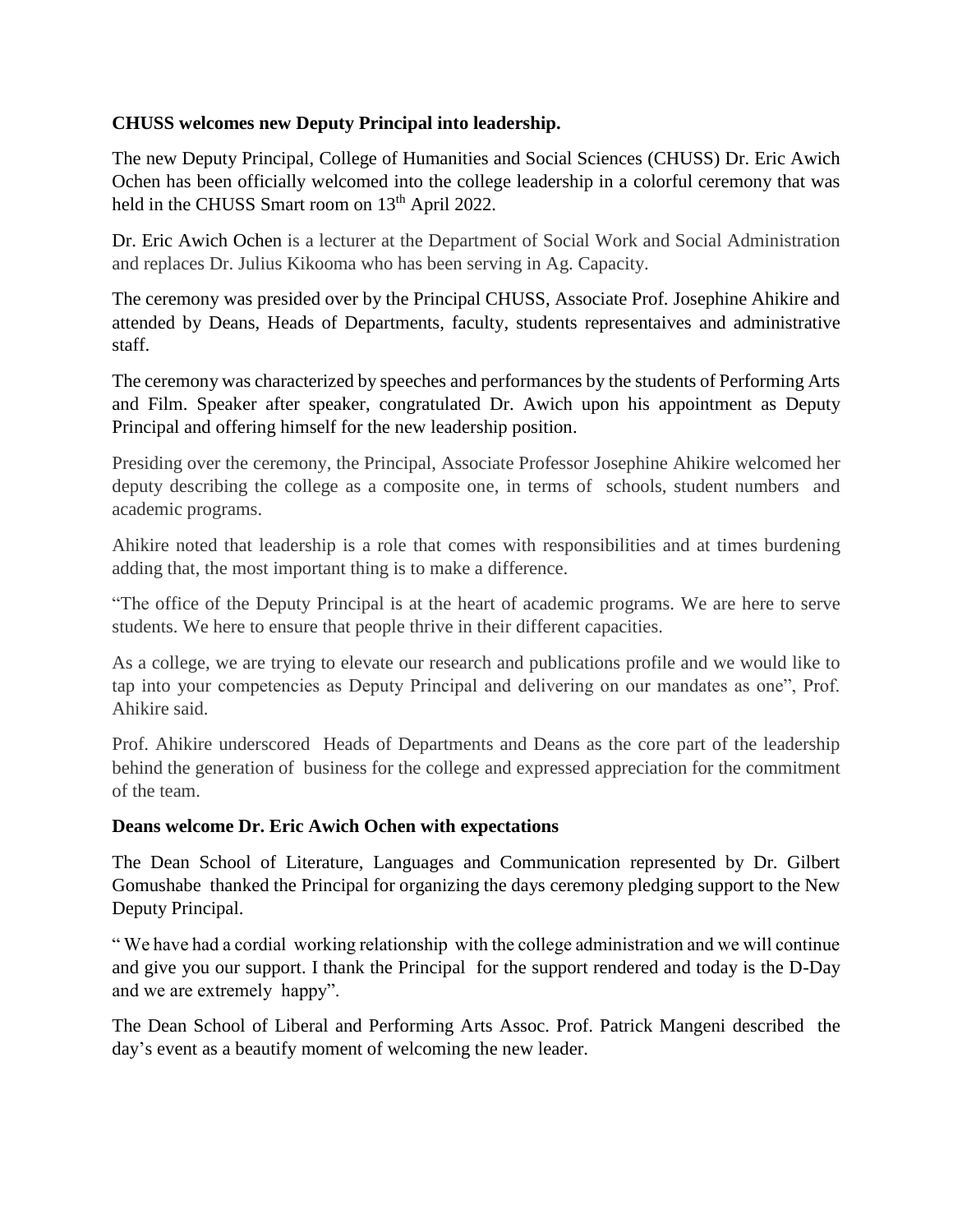"We don't take this moment for granted. It means a lot. Through this process, we are going to continue to learn and grow. We hold these offices to serve and move on. We pray that we just perform our best and continue to serve our people and God.

As a school, we shall continue to give support we have been giving to the Deputy Principal's Office as part of the chain of CHUSS. We have a bigger responsibility but the most important is to work together and holding each other with respect and sensitivity. Once we hold together we shall be able to move" Prof. Mangeni advised.

The Dean School of Social Sciences Prof. Andrew Elias State Congratulated Dr. Awich upon his appointment..

"Your office is in charge of standards and we are hoping that the standards will be maintained. We expect you to serve with integrity, honesty and handle business with respect and to work collectively and consult incase things are not done well because as humans, we are bound to error". Prof. state said.

Prof. State also advised the new Deputy Principal on the need to handle information professionally, handle business as required by the law and to read the rules that govern programs and issues within his docket.

The Dean School of Psychology Dr. Grace Kibanja thanked Dr. Awich for accepting to serve the college saying, his acceptance demonstrates the feel for the college and readiness to make a difference.

"You are responsible for academic affairs. I request that you spare some time and visit our school. We pledge our support to ensure that you take the college to the next level and perform to your expectations", Dr. Kibanja said.

The Dean School of Women and Gender Studies, Associate Prof. Sarah Ssali described CHUSS as a university of its own that requires a lot of work in terms of dealing with marks.

"Our coordinators, Deans and Heads of departments do a lot of work and this calls for coordination and team work. The job of a Deputy Principal is momentous and one of the issues is the need to monitor and track Post Graduate, Masters and PhD students because most of the attention in the university is undergraduates" Prof. Ssali advised.

The CHUSS Student President H.E Higenyi Fatal pledged the student support to the new Deputy Principal expressing hope that under his leadership and guidance, he will focus on education and learning and drive CHUSS to excellence.

In his remarks, Dr. Awich thanked the college leadership and staff for the welcome ceremony describing it as a very good day.

Dr. Awich said he offered himself to the position to show his zeal and commitment to contributing to the task of Deputy Principal.